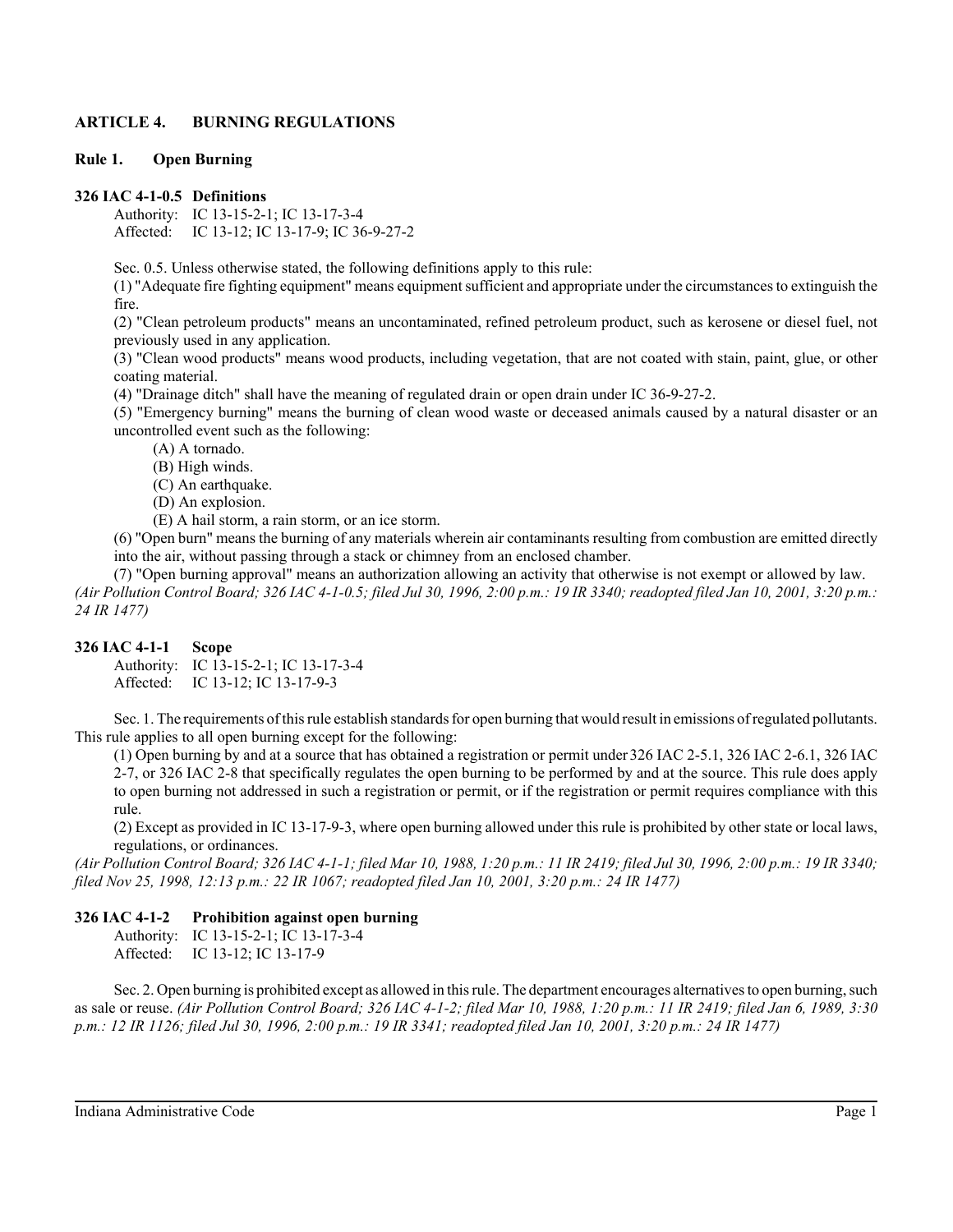## **326 IAC 4-1-3 Exemptions**

Authority: IC 13-15-2-1; IC 13-17-3-4 Affected: IC 13-12; IC 13-17-9

Sec. 3. (a) IC 13-17-9 exempts certain types of open burning for maintenance purposes listed as follows:

(1) A person may open burn the following:

(A) Vegetation from any of the following:

(i) A farm.

(ii) An orchard.

(iii) A nursery.

(iv) A tree farm.

(v) A cemetery.

(vi) A drainage ditch.

(vii) Agricultural land, if the open burn occurs in an unincorporated area.

(B) Wood products derived from the following:

(i) Pruning or clearing a roadside by a county highway department.

(ii) The initial clearing of a public utility right-of-way so long as the open burn occurs in an unincorporated area. (C) Undesirable:

(i) wood structures on real property; or

(ii) wood remnants of the demolition of a predominantly wooden structure originally located on real property; located in an unincorporated area.

(D) Clean petroleum products for the purpose of maintaining or repairing railroad tracks, including the railroad rights-ofway, but not including railroad ties.

(2) All open burning that is allowed under this subsection must comply with the following conditions:

(A) A person who open burns shall extinguish the fire if the fire creates a nuisance or fire hazard.

(B) Burning may not be conducted during unfavorable meteorological conditions such as any of the following: (i) High winds.

(ii) Temperature inversions.

(iii) Air stagnation.

(C) All fires must be attended at all times during burning until completely extinguished.

(D) All asbestos-containing materials must be removed before the burning of a structure.

(E) Asbestos containing materials may not be burned.

(b) The types of fires identified in subsection (c) are allowed under this rule. Unless specified otherwise, the following conditions apply to any fire allowed by this subsection:

(1) Fires must be attended at all times and until completely extinguished.

(2) If at any time a fire creates a:

(A) pollution problem;

(B) threat to public health;

(C) nuisance; or

(D) fire hazard;

it shall be extinguished.

(3) No burning shall be conducted during unfavorable meteorological conditions such as any of the following:

(A) High winds.

(B) Temperature inversions.

(C) Air stagnation.

(D) When a pollution alert or ozone action day has been declared.

(4) All burning shall comply with other federal, state, and local laws, rules, and ordinances.

(5) Adequate firefighting equipment shall be on-site for extinguishing purposes during burning times.

(6) Burning shall be conducted during daylight hours only, and all fires shall be extinguished before sunset.

(c) The following types of fires are allowed:

(1) Recreational or ceremonial fires, such as fires for scouting activities, and fires used for cooking purposes, such as camp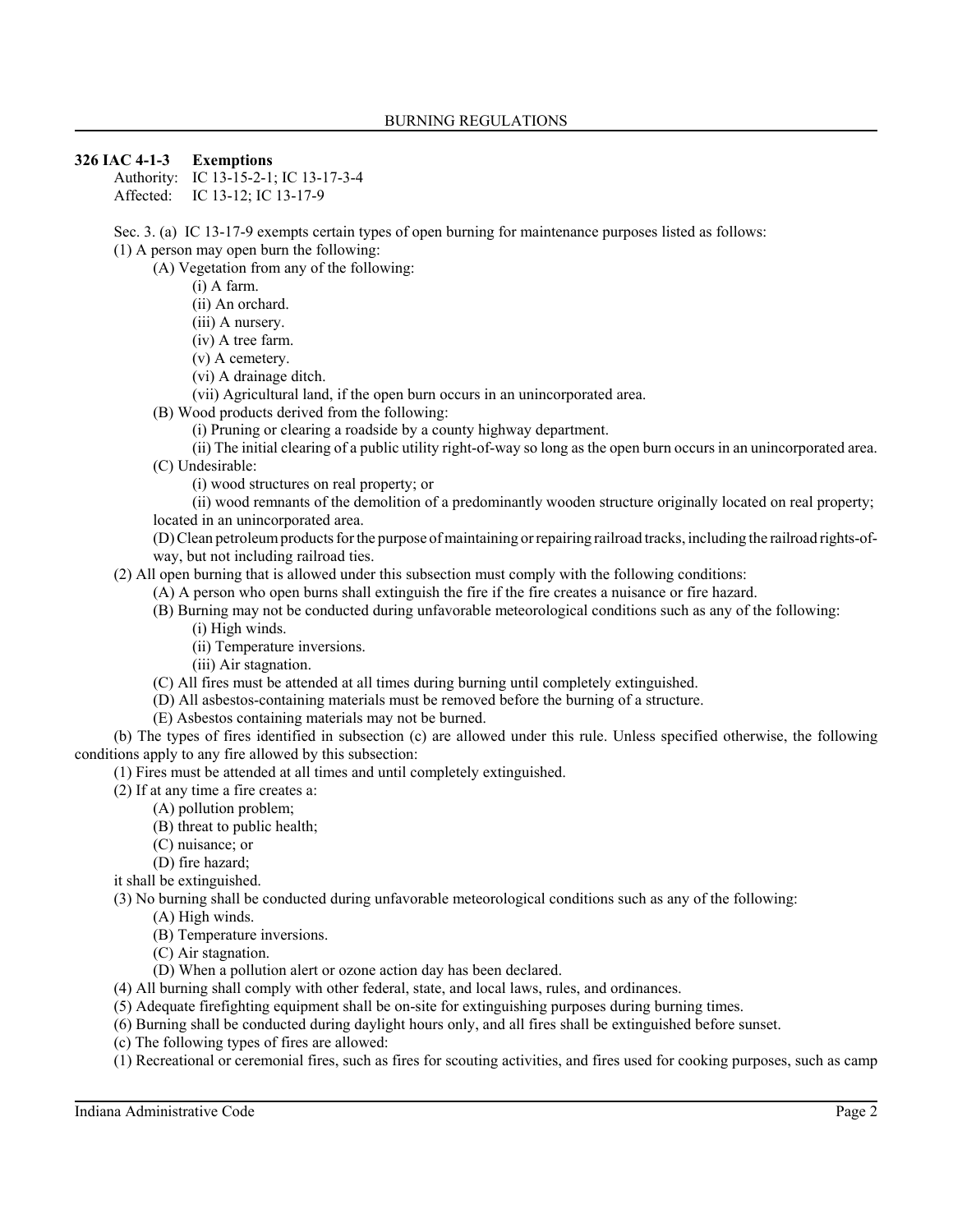fires, subject to the conditions in subsection  $(b)(1)$  through  $(b)(5)$  and the following conditions:

(A) Only:

(i) clean wood products;

(ii) paper;

(iii) charcoal; or

(iv) clean petroleum products;

may be burned.

(B) The local fire department and health department must be notified at least twenty-four (24) hours before any burning where the size of the pile being burned is more than one hundred twenty-five (125) cubic feet.

(C) Fires shall:

(i) not be ignited more than two (2) hours before the recreational activity is to take place; and

(ii) be extinguished upon conclusion of the activity.

(D) The pile to be burned shall be less than or equal to one thousand (1,000) cubic feet and only one (1) pile may be burned at a time.

(E) The fires shall not be used for disposal purposes.

(F) Fires shall not take place within five hundred (500) feet of any fuel storage area or pipeline.

(2) Private residential burning, where the building contains four (4) or fewer dwelling units. Burning is prohibited in apartment and condominium complexes and mobile home parks. Beginning June 23, 1995, residential open burning is prohibited in the counties listed in section 4.1(c) of this rule. Burning shall be subject to the conditions in subsection (b) and the following conditions:

(A) Burning shall be in a noncombustible container that:

- (i) is sufficiently vented to induce adequate primary combustion; and
- (ii) has enclosed sides and a bottom.
- (B) Only clean wood products and paper may be burned.

(3) Waste oil burning where waste oil originates from spillage during testing of an oil well and has been collected in a properly constructed and located burn off pit as prescribed in 312 IAC 16-5-11 in the natural resources commission rules. Burning shall be subject to the conditions in subsection (b) and the following conditions:

(A) Each oil pit may be burned once every two (2) months.

(B) The fire must be extinguished within thirty (30) minutes of ignition.

(4) Department of natural resources (DNR) burning, to facilitate prescribed burning on DNR controlled properties for wildlife habitat maintenance, forestry purposes, natural area management, and firefighting or prevention; United States Department of the Interior burning, to facilitate a National Park Service Fire Management Plan for the Indiana Dunes National Lakeshore, for example; and United States Department of Agriculture, Forest Service burning, to facilitate wildlife habitat maintenance, forestry purposes, natural area management, ecosystem management, and fire-fighting or prevention. Burning shall be subject to conditions in subsection  $(b)(1)$  through  $(b)(5)$  and the following conditions:

(A) If the fire creates a:

- (i) nuisance;
- (ii) fire hazard; or
- (iii) pollution problem;
- it shall be extinguished.

(B) No burning shall be conducted during unfavorable meteorological conditions, such as any of the following:

(i) High winds.

- (ii) Temperature inversions.
- (iii) Air stagnation.
- (iv) When a pollution alert or ozone action day has been declared.
- (C) Only vegetation and clean petroleum products may be burned.

Burning by the U.S. Forest Service for firefighting or prevention is not subject to the conditions in subsection (b) or this subdivision.

(5) Burning of marijuana by federal, state, and local law enforcement offices. Burning shall be subject to the conditions in subsection (b) and only clean petroleum products shall be used for ignition purposes.

(6) Burning, for the purpose of heating, using clean wood products or paper in a noncombustible container that is sufficiently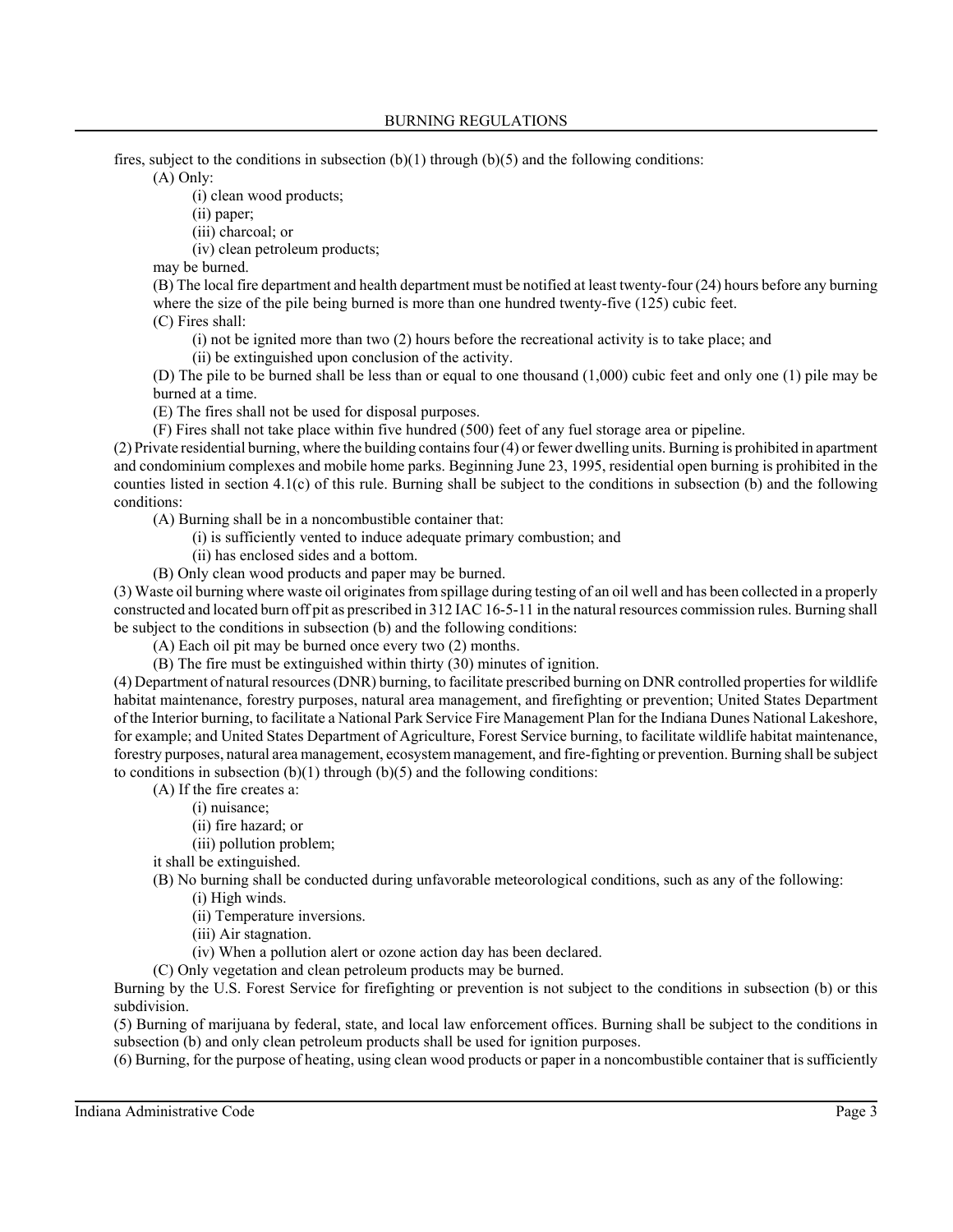vented to induce adequate primary combustion, and has enclosed sides and a bottom. Burning shall be subject to the conditions in subsection  $(b)(1)$  through  $(b)(5)$  and the following conditions:

(A) Burning shall only occur between October 1 and May 15.

(B) Burning shall not be conducted for the purpose of disposal.

(7) Burning of vegetation by fire departments and firefighters to create fire breaks for purposes of extinguishing an existing fire. Such burning is not subject to the conditions in subsection (b).

(8) Burning of clean petroleum products, natural gas, methane, or propane for fire extinguisher training, subject to the conditions in subsection (b) and the following conditions:

(A) The local fire department and health department must be notified at least twenty-four (24) hours in advance of the date, time, and location of the burning.

(B) Except as provided in clause (C), daily fuel volume amounts burned are limited to one (1) of the following:

(i) Fourteen (14) gallons of clean petroleum products.

(ii) Two hundred twelve (212) gallons of propane.

(iii) Twenty-nine thousand seven hundred (29,700) cubic feet of natural gas or methane.

(C) A combination of the fuels listed in clause (B) may be burned each day. The amount of each fuel that can be burned each day shall be determined as follows:

(i) The volume of each fuel to be burned each day shall be calculated as a percentage of the maximum volume allowed in clause (B) for that fuel.

(ii) The sum of the percentages for each fuel burned each day shall not

exceed one hundred percent (100%).

(D) All burning of clean petroleum products shall take place in a noncombustible container or enclosure that has enclosed sides and a bottom.

(E) All burning shall be conducted in such a manner so as to prevent any possibility of soil contamination or uncontrolled spread of the fire.

(F) Only one (1) fire may be allowed to burn at a time.

*(Air Pollution Control Board; 326 IAC 4-1-3; filed Mar 10, 1988, 1:20 p.m.: 11 IR 2419; filed May 24, 1995, 10:00 a.m.: 18 IR 2408; filed Jul 30, 1996, 2:00 p.m.: 19 IR 3341; readopted filed Jan 10, 2001, 3:20 p.m.: 24 IR 1477; filed Mar 21, 2007, 2:48 p.m.: 20070418-IR-326050268FRA)*

### **326 IAC 4-1-4 Emergency burning**

Authority: IC 13-15-2-1; IC 13-17-3-4 Affected: IC 13-12; IC 13-17-9

Sec. 4. Emergency burning with prior oral approval of the commissioner or the commissioner's designated agent may be authorized for the following:

(1) spilled or escaping liquid or gaseous petroleum products when all reasonable efforts to recover the spilled material have been made and failure to burn would result in an imminent fire or health hazard or air or water pollution problem; or

(2) clean wood waste, vegetation, or deceased animals resulting from a natural disaster where failure to burn would result in an imminent health or safety hazard.

The commissioner or the commissioner's designated agent shall issue a written approval within seven (7) days of the oral approval. The written approval shall contain any conditions on emergency burning that the commissioner established in the oral approval. *(Air Pollution Control Board; 326 IAC 4-1-4; filed Mar 10, 1988, 1:20 p.m.: 11 IR 2420; filed Jul 30, 1996, 2:00 p.m.: 19 IR 3343; readopted filed Jan 10, 2001, 3:20 p.m.: 24 IR 1477)*

### **326 IAC 4-1-4.1 Open burning approval; criteria and conditions**

Authority: IC 13-15-2-1; IC 13-17-3-4 Affected: IC 4-21.5; IC 13-12; IC 13-17-9

Sec. 4.1. (a) Burning not exempted by section 3 or 4 of this rule may be authorized by the issuance of an approval by the commissioner or the commissioner's designated agent after consideration of an approval application. Such burning may be authorized for, but not limited to, the following: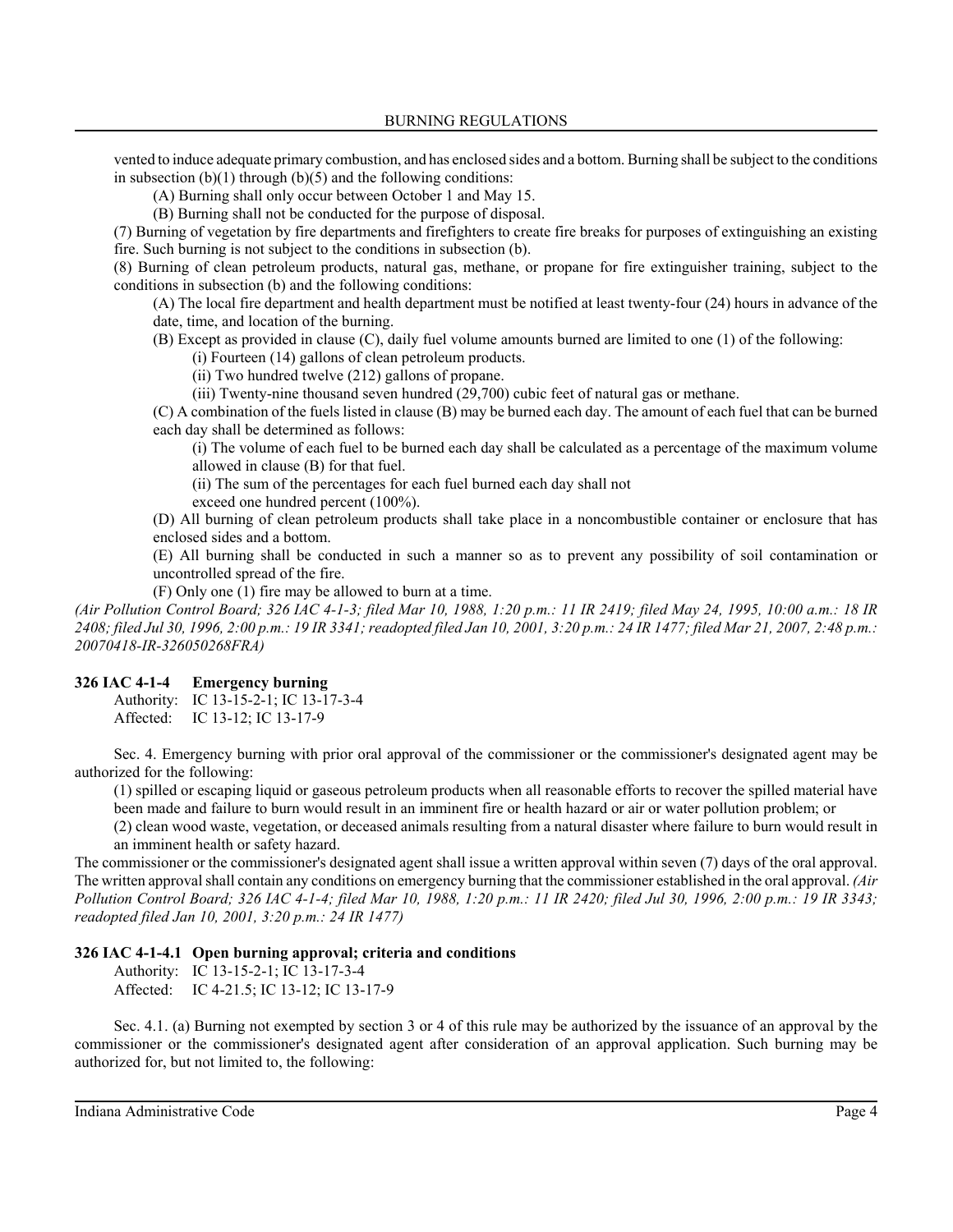(1) Burning for the purpose of fire training.

(2) Burning of natural growth derived from a clearing operation, such as removal of natural growth for change in use of the land.

(3) Burning of highly explosive or other dangerous materials for which no alternative disposal method exists or where transportation of such materials is hazardous.

(4) Burning of clean wood products.

(5) Burning of natural growth for the purpose of land management.

(b) The following criteria may be considered for approval under this section:

(1) The applicant has demonstrated that alternative methods for disposal are impractical or prohibitively expensive.

(2) There are not more than five (5) residences or structures within five hundred (500) feet of the proposed burning site.

(3) There have been no open burning violations at the site of the proposed burning or by the applicant.

(4) If the application involves a structure for fire training, the structure has not been demolished prior to training activities.

(5) The burning site is located in a county not designated as a nonattainment area for  $PM<sub>10</sub>$  or ozone and is not located in Clark or Floyd County. The commissioner or the commissioner's agent may allow open burning in these areas, subject to conditions necessary to protect air quality.

(c) No approval shall be granted at any time for residential burning in Clark, Floyd, Lake, or Porter County.

(d) Any approval shall be subject to the following conditions unless otherwise stipulated in the open burning approval letter:

(1) Only clean wood products shall be burned.

(2) No asbestos-containing material shall be burned.

(3) No burning shall be conducted during unfavorable meteorological conditions, such as:

(A) high winds, temperature inversions, or air stagnation; or

(B) when a pollution alert or ozone action day has been declared.

(4) Burning shall be conducted during daylight hours only and all fires shall be extinguished prior to sunset.

(5) If at any time the fire creates:

(A) an air pollution problem;

(B) a threat to public health;

(C) a nuisance; or

(D) a fire hazard;

the burning shall be extinguished.

(6) The local fire department and health department must be notified at least twenty-four (24) hours in advance of the date, time, and location of the burning.

(7) The approval letter shall be made available at the burning site to state and local officials upon request except during emergency burning.

(8) Adequate fire fighting equipment shall be on-site for extinguishing purposes during burning times.

(9) No burning shall take place within:

(A) one hundred (100) feet of any structure or powerline; or

(B) three hundred (300) feet of a frequently traveled road, fuel storage area, or pipeline.

(10) Fires must be attended at all times until completely extinguished.

(11) All burning must comply with other federal, state, or local laws, regulations, or ordinances, including 40 CFR 61, Subpart

M\* (National Emissions Standards for Asbestos).

(12) No waste that is regularly generated as a result of a routine business operation shall be burned.

(13) The material to be burned shall not exceed one thousand (1,000) cubic feet.

(e) An approval letter shall be valid for no longer than one (1) year from the date of issuance. However, an approval letter may be valid for as long as five (5) years if the approval application is accompanied by an open burning plan. The plan shall:

(1) contain a description of the open burning proposed for the period of time for which an approval letter is sought; and (2) be incorporated as a condition of the approval letter under subsection (d) or (f).

Any change in the plan must receive an additional approval letter, unless the change is to reduce open burning or the change is to conduct burning exempted under section 3 of this rule. The plan shall be available for review upon the request by the department.

(f) The commissioner or the commissioner's designated agent may add conditions to an approval letter, as necessary, to prevent a public nuisance or protect the public health or the environment. Such conditions may be based on local air quality conditions, including whether the area is a nonattainment county as defined in 326 IAC 1-4-1 or has been redesignated from nonattainment to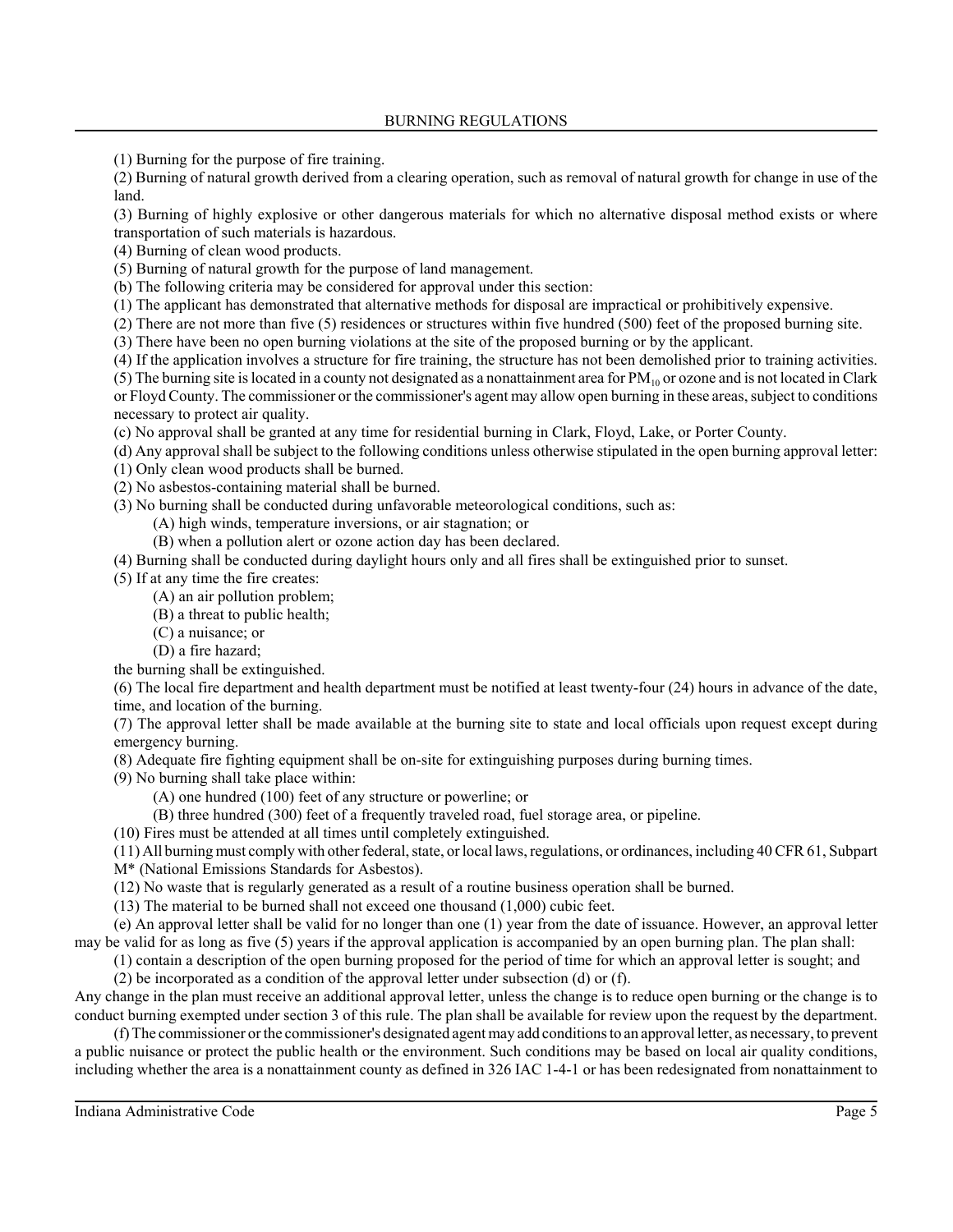attainment status.

(g) A decision on the open burning approval letter is subject to IC 4-21.5 (Administrative Orders and Procedures Act).

\*This document is incorporated by reference. Copies may be obtained from the Government Printing Office, 732 North Capitol Street NW, Washington, D.C. 20401 or are available for review and copying at the Indiana Department of Environmental Management, Office of Air Quality, Indiana Government Center-North, Tenth Floor, 100 North Senate Avenue, Indianapolis, Indiana 46204. *(Air Pollution Control Board; 326 IAC 4-1-4.1; filed Jul 30, 1996, 2:00 p.m.: 19 IR 3343; readopted filed Jan 10, 2001, 3:20 p.m.: 24 IR 1477; filed Nov 15, 2002, 11:17 a.m.: 26 IR 1077)*

#### **326 IAC 4-1-4.2 Open burning; approval revocation**

Authority: IC 13-15-2-1; IC 13-17-3-4 Affected: IC 13-12; IC 13-17-9

Sec. 4.2. The commissioner or the commissioner's designated agent may revoke an approval letter if the applicant:

(1) violates any requirement of section 4.1(d) of this rule;

(2) violates any condition added to the approval letter under section 4.1(f) of this rule; or

(3) falsifies information on an application for an approval.

*(Air Pollution Control Board; 326 IAC 4-1-4.2; filed Jul 30, 1996, 2:00 p.m.: 19 IR 3344; readopted filed Jan 10, 2001, 3:20 p.m.: 24 IR 1477)*

#### **326 IAC 4-1-4.3 Open burning approval; delegation of authority**

- Authority: IC 13-15-2-1; IC 13-17-3-4
- Affected: IC 4-21.5; IC 13-12; IC 13-17-9

Sec. 4.3. The commissioner may delegate the authority to issue open burning approval letters in accordance with this section to a local health department, fire department, solid waste management district, or other agency upon a demonstration that the agency:

(1) has the necessary legal authority and resources to implement an approval program that is at least as protective of the public health, welfare, and the environment as the provisions of this rule; and

(2) commits to implement the program described in subdivision (1) and to follow the public notification procedures of IC 4- 21.5 in the issuance of approval letters.

The commissioner may establish conditions for the delegation and may revoke any such delegation if the commissioner determines that any condition has not been satisfied or the circumstances under which the delegation was issued have changed. *(Air Pollution Control Board; 326 IAC 4-1-4.3; filed Jul 30, 1996, 2:00 p.m.: 19 IR 3344; readopted filed Jan 10, 2001, 3:20 p.m.: 24 IR 1477)*

#### **326 IAC 4-1-5 Liability for fire**

Authority: IC 13-1-1-4; IC 13-7-7 Affected: IC 13-1-1

Sec. 5. Any person who allows the accumulation or existence of combustible material which constitutes or contributes to a fire causing air pollution may not refute liability for violation of this rule (326 IAC 4-1) on the basis that said fire was set by vandals, accidental, or an act of God. *(Air Pollution Control Board; 326 IAC 4-1-5; filed Mar 10, 1988, 1:20 pm: 11 IR 2420; readopted filed Jan 10, 2001, 3:20 p.m.: 24 IR 1477)*

## **326 IAC 4-1-6 Air curtain destructors; approval; exemptions**

Authority: IC 13-15-2-1; IC 13-17-3-4 Affected: IC 13-12; IC 13-17-9

Sec. 6. (a) An owner or operator of an air curtain destructor as defined in 326 IAC 1-2-2.5 shall submit an application to the department to obtain a letter of approval from the commissioner or the commissioner's designated agent prior to its installation or operation at a new site. The owner or operator:

(1) shall not operate the air curtain destructor unless the owner or operator holds a valid letter of approval; and

(2) shall maintain the letter of approval at the air curtain destructor site at all times for verification by state or local officials.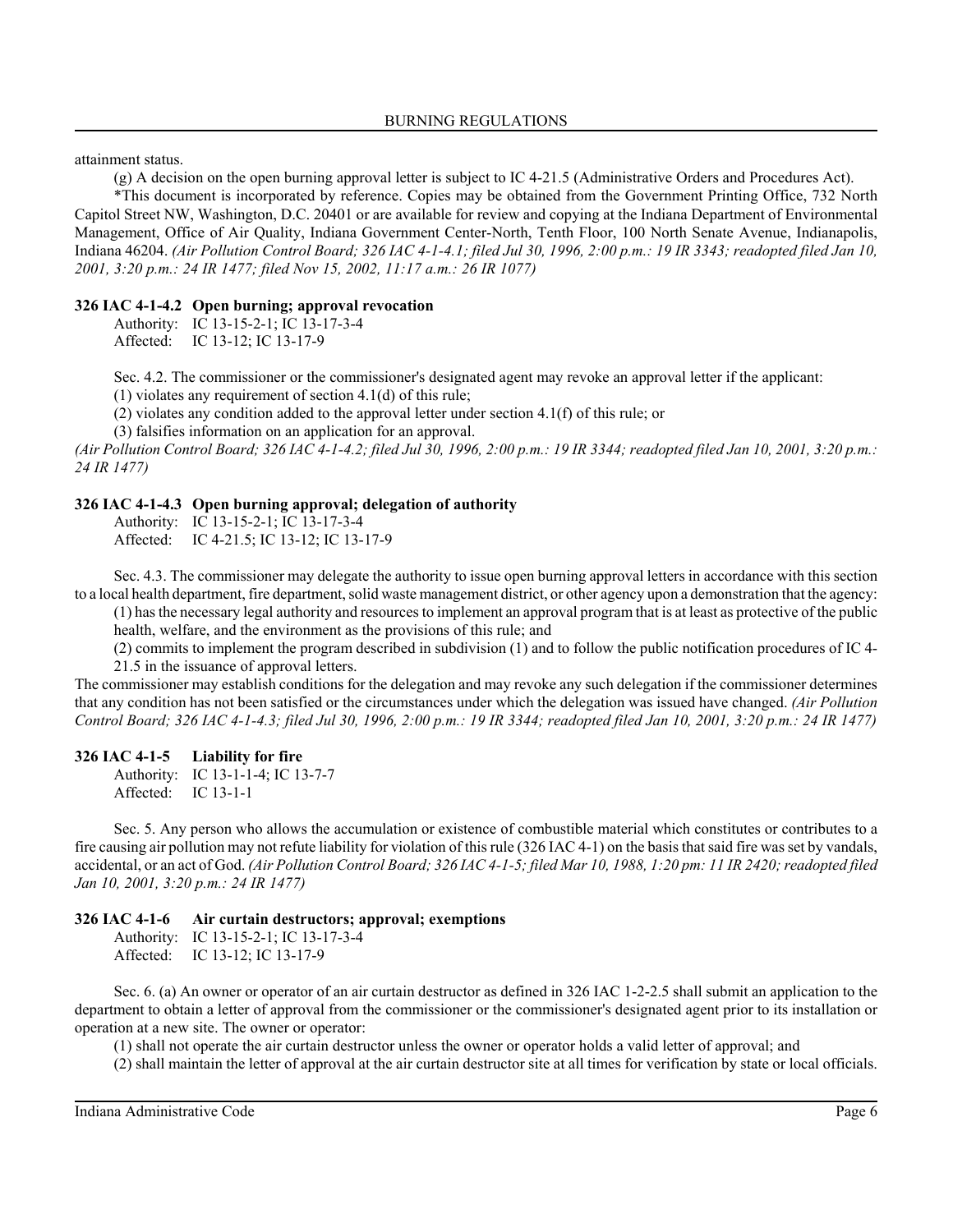(b) Burning exempted under section 3 of this rule does not require a letter of approval from the commissioner under this section. However, the burning shall comply with the conditions set forth in section 7 of this rule. *(Air Pollution Control Board; 326 IAC 4-1-6; filed Jan 6, 1989, 3:30 p.m.: 12 IR 1126; filed Jul 30, 1996, 2:00 p.m.: 19 IR 3345; readopted filed Jan 10, 2001, 3:20 p.m.: 24 IR 1477)*

#### **326 IAC 4-1-7 Air curtain destructors; approval conditions**

Authority: IC 13-15-2-1; IC 13-17-3-4 Affected: IC 4-21.5; IC 13-12; IC 13-17-9

Sec. 7. (a) To obtain an air curtain destructor letter of approval, the owner or operator shall ensure that installation and operation of such air curtain destructor will comply with subdivisions (1) through (22) as follows. Burning shall be terminated immediately at any air curtain destructor site that does not comply with this section.

(1) Only untreated wood products shall be burned, except for minimal amounts of uncontaminated petroleum products that may be used for ignition.

(2) Burning shall not be conducted during unfavorable meteorological conditions, such as high winds or air stagnation or when a pollution alert or ozone action day has been declared.

(3) The air curtain destructor shall not be operated prior to one (1) hour after official sunrise, the fire shall not be fed after two (2) hours before official sunset, the fire must be completely extinguished by official sunset, and at least one (1) foot of dirt must be placed over the ashes in the pit by official sunset.

(4) An air curtain destructor site shall be located no less than two hundred fifty (250) feet from any private residence, public roadway, power line, or structure, and no less than five hundred (500) feet from any pipeline or fuel storage area.

(5) An air curtain destructor site shall not be located within one thousand (1,000) feet of a solid waste land disposal facility as defined in 329 IAC 10-2-176 or transfer station as defined in 329 IAC 11-2-47.

(6) An air curtain destructor shall not be permanently located at any site.

(7) An air curtain destructor shall be attended at all times while burning and until combustion is complete. Adequate firefighting equipment shall be maintained at an air curtain destructor site at all times during operation.

(8) Burning shall not create or contribute to: (A) an air pollution problem;

(B) a nuisance; or

(C) a fire hazard.

(9) An air curtain destructor and pit shall be maintained and operated according to the manufacturer's specifications and recommendations.

(10) The fan blades of the air curtain destructor shall be regularly cleaned to reduce buildup of dirt and debris.

(11) All canisters must be properly aligned, connected, and maintained so as to prevent leaks between adjacent canisters.

(12) The nozzles must be maintained in good working condition. The minimum average velocity at the nozzle must be nine thousand fifty (9,050) feet per minute, and the air flow at the nozzle must be a minimum of seven hundred fifty (750) cubic feet per minute per foot of length.

(13) The engine running the air curtain destructor fan must be maintained in proper working condition.

(14) The width of the pit shall not extend beyond the length of the nozzle action.

(15) The distance from the air curtain destructor to the opposite wall of the pit shall not exceed ten (10) feet.

(16) The depth of the pit shall be of such distance to allow all burning material to be below the curtain of air created by the air curtain destructor.

(17) All nozzles shall be aligned and directed toward the opposite wall so that the air strikes the opposite wall at least three (3) feet below the grade upon which the air curtain destructor is located so that the air tumbles in the pit.

(18) The air curtain destructor shall not be at a higher elevation than the elevation of the opposite wall.

(19) The pit shall be enclosed on four (4) sides, and the walls shall be perpendicular to level ground.

(20) Material being loaded into the pit shall be picked up and dropped into the pit, and at no time shall the material protrude through the curtain of air while burning.

(21) The approval letter shall be made available at the burning site to state or local officials upon request.

(22) The owner or operator of an air curtain destructor shall provide twenty-four (24) hour notification in advance to the local fire department and the local health department of the dates and times that the air curtain destructor will be in operation.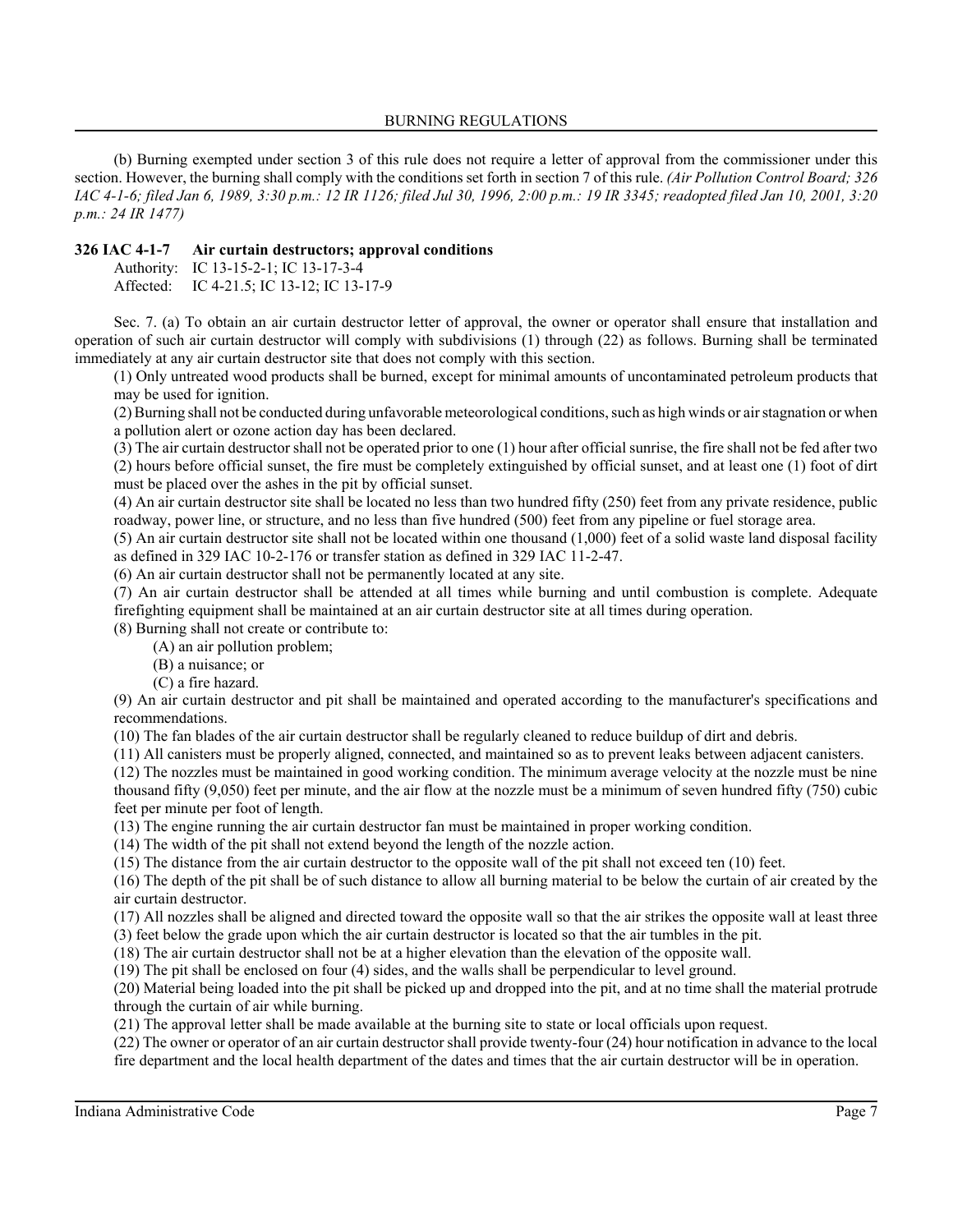BURNING REGULATIONS

(b) An air curtain destructor letter of approval shall be valid for no longer than one (1) year.

(c) The commissioner or the commissioner's designated agent may add conditions to an air curtain destructor letter of approval as necessary to prevent a public nuisance or protect the public health.

(d) A decision on the air curtain destructor letter of approval is subject to IC 4-21.5 (Administrative Orders and Procedures Act (AOPA). *(Air Pollution Control Board; 326 IAC 4-1-7; filed Jan 6, 1989, 3:30 p.m.: 12 IR 1127; filed Jul 30, 1996, 2:00 p.m.: 19 IR 3345; errata filed Oct 3, 2000, 2:31 p.m.: 24 IR 381; readopted filed Jan 10, 2001, 3:20 p.m.: 24 IR 1477)*

## **326 IAC 4-1-8 Air curtain destructors; approval revocation**

Authority: IC 13-15-2-1; IC 13-17-3-4 Affected: IC 13-12; IC 13-17-9

Sec. 8. The commissioner or the commissioner's designated agent may revoke an air curtain destructor letter of approval if the owner or operator:

(1) violates any requirement of section 7(a) of this rule;

(2) violates any condition added to the letter of approval under section 7(c) of this rule;

(3) violates any other state or local rule or ordinance pertaining to the installation or operation of air curtain destructors;

(4) falsifies information on an application for a letter of approval; or

(5) operates an air curtain destructor in a manner that is hazardous to the public health.

*(Air Pollution Control Board; 326 IAC 4-1-8; filed Jan 6, 1989, 3:30 p.m.: 12 IR 1127; filed Jul 30, 1996, 2:00 p.m.: 19 IR 3346; readopted filed Jan 10, 2001, 3:20 p.m.: 24 IR 1477; errata filed Dec 12, 2002, 3:35 p.m.: 26 IR 1567)*

# **Rule 2. Incinerators**

## **326 IAC 4-2-1 Applicability**

Authority: IC 13-14-8; IC 13-17-3-4; IC 13-17-3-11 Affected: IC 13-15; IC 13-17

Sec. 1. (a) This rule establishes standards for the use of incinerators which emit regulated pollutants.

(b) This rule does not apply to the following:

(1) Incinerators in residential units consisting of four (4) or fewer families.

(2) Sources subject to the following:

(A) 40 CFR 60 Subpart Eb\*, Large Municipal Waste Combustors for which Construction Commenced after September 20, 1994.

(B) 40 CFR 60 Subpart Ec\*, Hospital/Medical/Infectious Waste Incinerators for which Construction Commenced after June 20, 1996.

(C) 40 CFR 60 Subpart CCCC\*, Commercial and Industrial Solid Waste Incineration Units for which Construction Commenced after November 30, 1999.

(D) The state plan approved under 40 CFR 62.3640\* through 40 CFR 62.3642\*, Hospital/Medical/Infectious Waste Incinerators.

(E) The state plan approved under 40 CFR 62.3650\* through 40 CFR 62.3652\*, Large Municipal Waste Combustors. (F) 40 CFR 63 Subpart EEE\*, Hazardous Waste Combustors.

\*These documents are incorporated by reference and may be obtained from the Government Printing Office, 732 North Capitol Street NW, Washington, D.C. 20401 or are available for review and copying at the Indiana Department of Environmental Management, Office of Air Quality, Indiana Government Center-North, Tenth Floor, 100 North Senate Avenue, Indianapolis, Indiana 46204. *(Air Pollution Control Board; 326 IAC 4-2-1; filed Mar 10, 1988, 1:20 p.m.: 11 IR 2420; filed Apr 22, 1997, 2:00 p.m.: 20 IR 2366; filed Dec 20, 2001, 4:30 p.m.: 25 IR 1597; filed Nov 15, 2002, 11:12 a.m.: 26 IR 1071)*

# **326 IAC 4-2-2 Incinerators**

Authority: IC 13-14-8; IC 13-17-3-4 Affected: IC 13-17-3